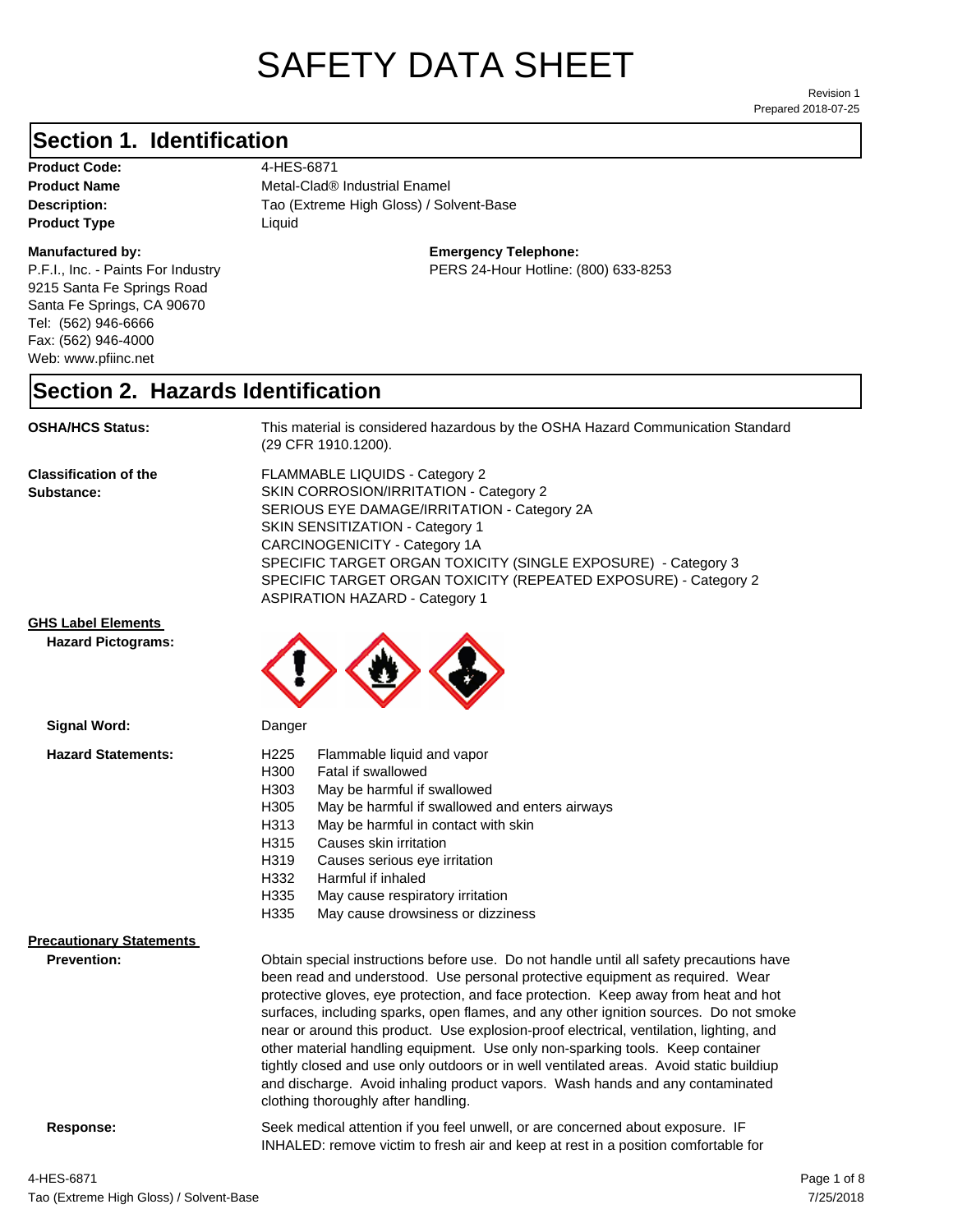| <b>Storage &amp; Disposal:</b>              | breathing. IF SWALLOWED: contact a poison control center or physician immediately.<br>Do not induce vomiting. IN CASE OF SKIN OR HAIR CONTACT: remove all<br>contaminated clothing, and wash skin with soap and water. If irritation or rash occurs,<br>get medical attention. IF IN EYES: rinse with copious amounts of water for several<br>minutes. Remove contact lenses, if present and easy to do so. If eye irritation persists,<br>seek medical attention.<br>Store in a locked and secure environment. Store in a cool, well ventilated area away<br>from direct sunlight and heat. Dispose of contents and container in accordance with all<br>local, regional, state, and federal regulations.                                                                                                                                                                                                                                                                                                                |
|---------------------------------------------|--------------------------------------------------------------------------------------------------------------------------------------------------------------------------------------------------------------------------------------------------------------------------------------------------------------------------------------------------------------------------------------------------------------------------------------------------------------------------------------------------------------------------------------------------------------------------------------------------------------------------------------------------------------------------------------------------------------------------------------------------------------------------------------------------------------------------------------------------------------------------------------------------------------------------------------------------------------------------------------------------------------------------|
| <b>Supplemental Label</b><br>Elements:      | Ensure adequate ventilation at all times when using this product and when sanding the<br>dried film. Wear an appropriate, NIOSH approved particulate respirator. Follow all<br>respirator manufacturer's directions for proper use. Abrading or sanding this product's<br>dried film may release crystalline silica which has been shown to cause lung damage<br>and may cause cancer following long term exposure. Rags, sandpaper, steel wool,<br>and other abrading materials or waste containing this product may spontaneously<br>combust when improperly disposed of. Product contains solvents which can cause<br>permanent brain and nervous system damage. Intentional misuse by concentrating<br>and inhaling the contents of this product can be harmful or fatal. Do not transfer<br>contents to another container.<br>PROPOSITION 65 WARNING: this product contains chemicals known to the State of<br>California to cause cancer and birth defects or other reproductive harm.<br>FOR INDUSTRIAL USE ONLY. |
| <b>Hazards not otherwise</b><br>classified: | None known.                                                                                                                                                                                                                                                                                                                                                                                                                                                                                                                                                                                                                                                                                                                                                                                                                                                                                                                                                                                                              |

# **Section 3. Composition/Information on Ingredients**

| Chemical Name / CAS No                                                              |
|-------------------------------------------------------------------------------------|
| Calcium Carbonate<br>1317-65-3<br>10 to 20%                                         |
| <b>Regular Mineral Spirits</b><br>64741-41-9<br>10 to 20%<br>Vapor Pressure: 2 mmHg |
| Naphtha<br>64742-89-8<br>5 to 10%<br>Vapor Pressure: 12 mmHg                        |
| Xylene<br>1330-20-7<br>1 to 5%<br>Vapor Pressure: 1.06 kPa                          |
| <b>Mineral Spirits</b><br>8052-41-3<br>1 to 5%<br>Vapor Pressure: 2 mmHg            |
| Acetone<br>67-64-1<br>1 to 5%<br>Vapor Pressure: 30.796 kPA                         |

# **Section 4. First Aid Measures**

### **Description of First Aid Measures**

| Eye Contact: | Immediately flush eyes with copious amounts of water. Remove any contact lenses.<br>Rinse for at least 10 minutes. Get medical attention.                                        |
|--------------|----------------------------------------------------------------------------------------------------------------------------------------------------------------------------------|
| Inhalation:  | Remove victim to fresh air and maintain in a rest position comfortable for breathing. If<br>fumes are still present, all rescuers should wear appropriate respirators. If victim |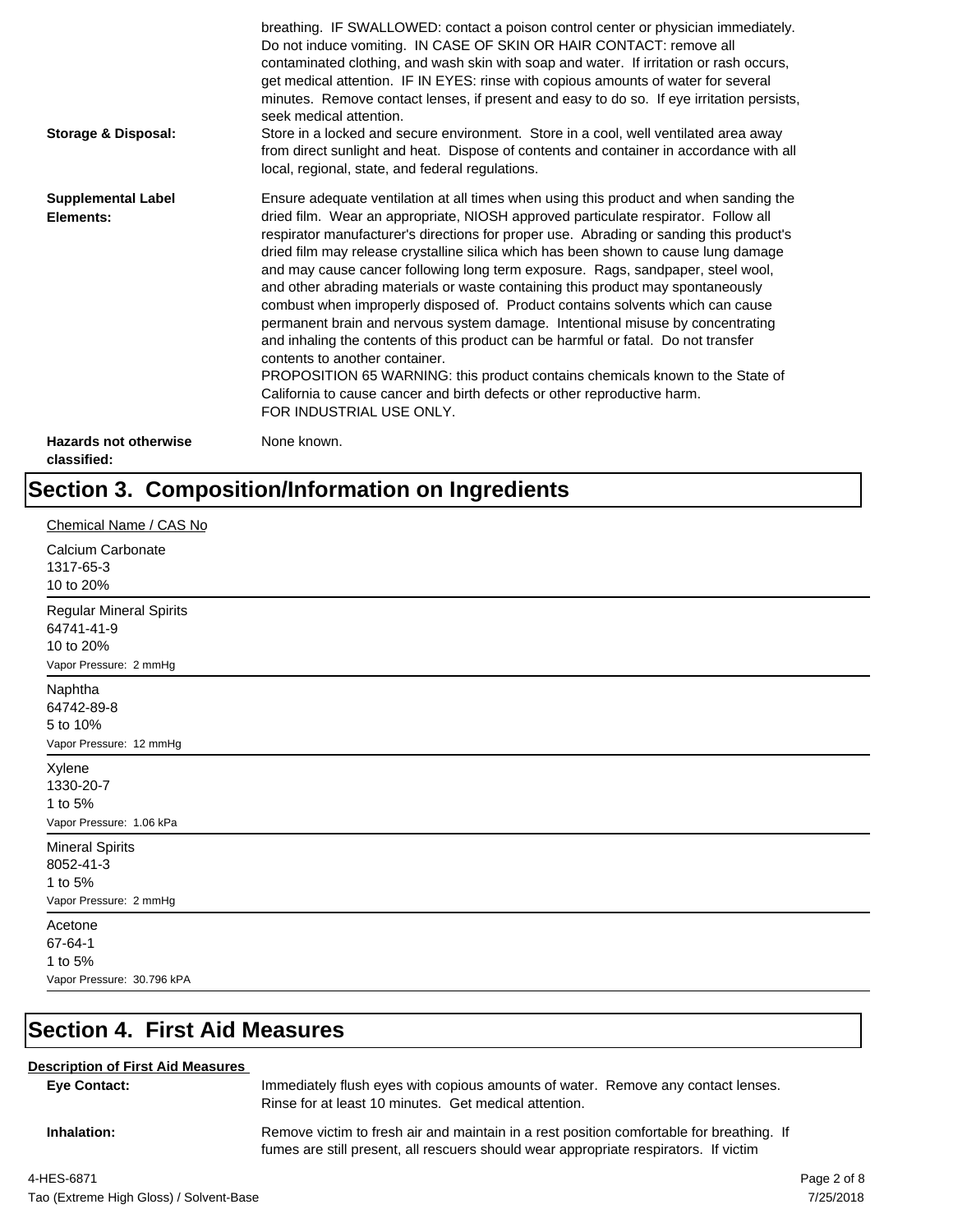| <b>Skin Contact:</b>                                | exhibits irregular breathing, trained personnel should provide artificial respiration or<br>oxygen. Mouth-to-mouth resuscitation may be dangerous. If necessary, contact a<br>poison control center or physician immediately. If victim is unconscious, place in a<br>recovery position and seek medical help immediately. Maintain an open airway for the<br>victim.<br>Wash affected areas with soap and water. Remove contaminated clothing and shoes.<br>Continue to rinse the affected area for at least ten minutes. Get medical attention if<br>discomfort continues. Avoid further exposure in the event of any symptoms or<br>complaints.                                                                                                                                                                                    |
|-----------------------------------------------------|---------------------------------------------------------------------------------------------------------------------------------------------------------------------------------------------------------------------------------------------------------------------------------------------------------------------------------------------------------------------------------------------------------------------------------------------------------------------------------------------------------------------------------------------------------------------------------------------------------------------------------------------------------------------------------------------------------------------------------------------------------------------------------------------------------------------------------------|
| Ingestion:                                          | If product is ingested, contact a poison control center or a physician immediately. Do<br>not induce vomitting. Rinse mouth with water and remove dentures, if any. Remove<br>victim to fresh air and keep at rest in a comfortable position to facilitate breathing. If<br>the victim is conscious and the product has been swallowed, provide small quantities of<br>water to drink. Cease if the victim feels sick, as vomitting may be dangerous.<br>Aspiration hazard if swallowed. This product can enter the lungs and cause damage.<br>If vomitting occurs, the head should be kept low so that vomit does not enter the lungs.<br>Never administer anything by mouth to an unconscious person. If unconscious, place<br>in a recovery position while medical attention is sought. Maintain an open airway for<br>the victim. |
| <b>Potential Acute Health Effects</b>               |                                                                                                                                                                                                                                                                                                                                                                                                                                                                                                                                                                                                                                                                                                                                                                                                                                       |
| <b>Eye Contact:</b>                                 | Causes serious eye irritation.                                                                                                                                                                                                                                                                                                                                                                                                                                                                                                                                                                                                                                                                                                                                                                                                        |
| Inhalation:                                         | Can cause central nervous system depression. May cause drowsiness and dizziness<br>as well as respiratory irritation.                                                                                                                                                                                                                                                                                                                                                                                                                                                                                                                                                                                                                                                                                                                 |
| <b>Skin Contact:</b>                                | Causes skin irritation. May cause an allergic skin reaction.                                                                                                                                                                                                                                                                                                                                                                                                                                                                                                                                                                                                                                                                                                                                                                          |
| Ingestion:                                          | Can cause central nervous system depression. May be fatal if swallowed and allowed<br>to enter airways. Irritating to mouth, throat and stomach.                                                                                                                                                                                                                                                                                                                                                                                                                                                                                                                                                                                                                                                                                      |
| <b>Over-Exposure Signs &amp; Symptoms</b>           |                                                                                                                                                                                                                                                                                                                                                                                                                                                                                                                                                                                                                                                                                                                                                                                                                                       |
| <b>Eye Contact:</b>                                 | Adverse symptoms may include: pain or irritation, watering, redness.                                                                                                                                                                                                                                                                                                                                                                                                                                                                                                                                                                                                                                                                                                                                                                  |
| Inhalation:                                         | Adverse symptoms may include: respiratory tract irritation, coughing, nausea or<br>vomiting, headache, drowsiness or fatigue, dizziness or vertigo, unconsciousness.                                                                                                                                                                                                                                                                                                                                                                                                                                                                                                                                                                                                                                                                  |
| <b>Skin Contact:</b>                                | Adverse symptoms may include: irritation, redness.                                                                                                                                                                                                                                                                                                                                                                                                                                                                                                                                                                                                                                                                                                                                                                                    |
| Ingestion:                                          | Adverse symptoms may include: nausea, vomiting.                                                                                                                                                                                                                                                                                                                                                                                                                                                                                                                                                                                                                                                                                                                                                                                       |
|                                                     | Indication of immediate medical attention and special treatment needed                                                                                                                                                                                                                                                                                                                                                                                                                                                                                                                                                                                                                                                                                                                                                                |
| <b>Notes to Physician:</b>                          | Treat symptomatically. Contact poison treatment specialists if large quantities have<br>been ingested or inhaled.                                                                                                                                                                                                                                                                                                                                                                                                                                                                                                                                                                                                                                                                                                                     |
| <b>Specific Treatments:</b>                         | None specified.                                                                                                                                                                                                                                                                                                                                                                                                                                                                                                                                                                                                                                                                                                                                                                                                                       |
| <b>Protection of First Aid</b><br><b>Providers:</b> | No action should be taken involving any personal risk or without proper training. If<br>fumes are still present, rescuers should wear appropriate respirators or a self<br>contained breathing apparatus. Mouth-to-mouth resuscitation may be dangerous for<br>the first aid provider. Wash all contaminated clothing with soap and water before<br>removal.                                                                                                                                                                                                                                                                                                                                                                                                                                                                          |

# **Section 5. Fire Fighting Measures**

| <b>Extinguishing Media</b><br>Suitable Media:     | Dry chemical, CO2, water spray (fog), foam, dry sand.                                                                                                                                                                                                                                                                                                                                                             |
|---------------------------------------------------|-------------------------------------------------------------------------------------------------------------------------------------------------------------------------------------------------------------------------------------------------------------------------------------------------------------------------------------------------------------------------------------------------------------------|
| Unsuitable Media:                                 | Do not use water jet.                                                                                                                                                                                                                                                                                                                                                                                             |
| <b>Specific Hazards:</b>                          | The material contains flammable liquid and vapor. Closed containers may explode<br>when exposed to extreme heat as a result of buildup of steam. Vapors may form<br>explosive mixtures with air. Vapors can travel to a source of ignition and flash back.<br>Keep containers tightly closed and isolate from heat, electrical equipment, sparks, and<br>open flames. No unusual fire or explosion hazards noted. |
| <b>Special Firefighting</b><br><b>Procedures:</b> | Water may be used to cool closed containers to prevent pressure buildup and possible<br>autoignition or explosion. Evacuate area and fight fire from safe distance. Containers<br>may explode when heated. Firefighters should wear appropriate protective equipment                                                                                                                                              |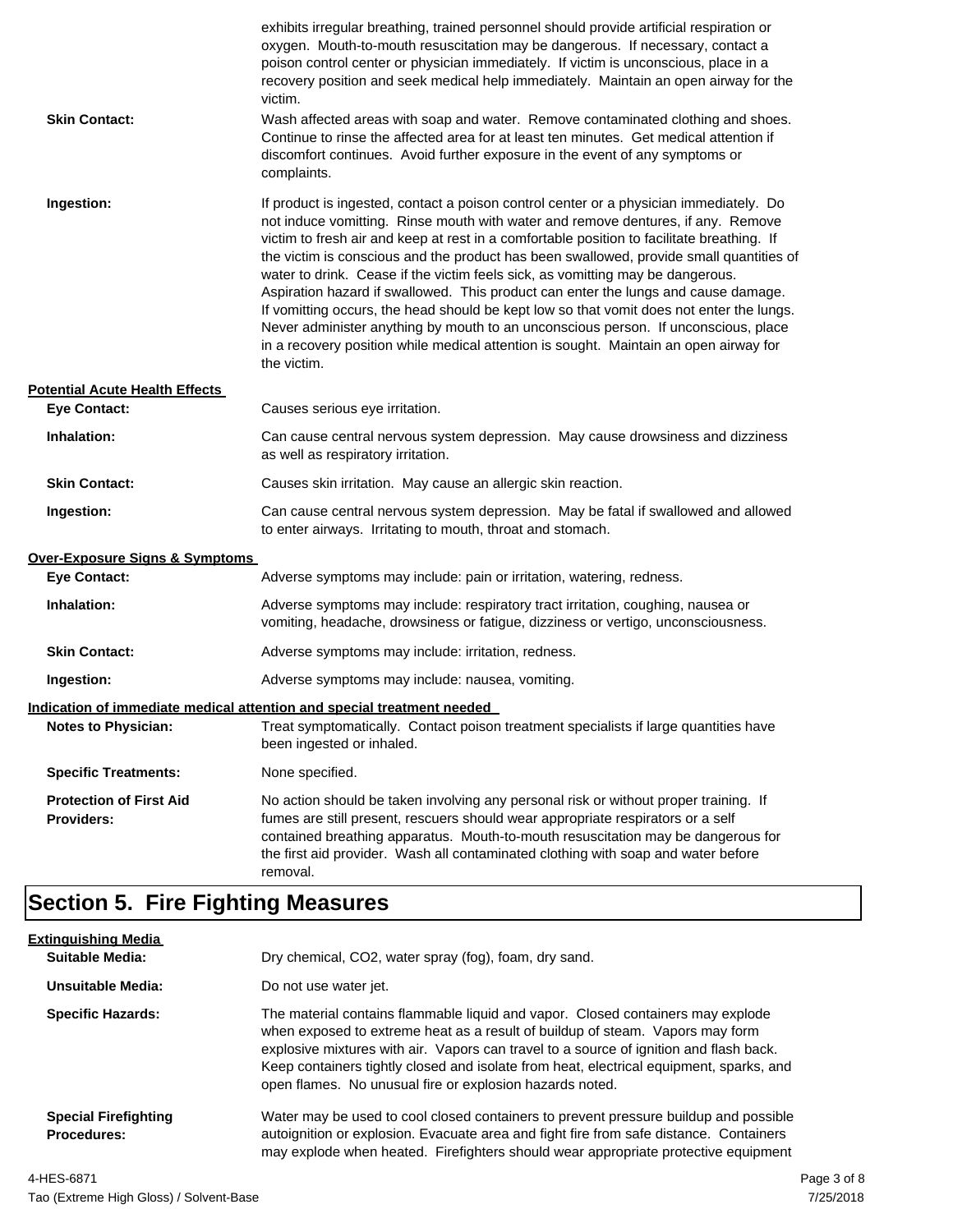# **Section 6. Accidental Release Measures**

| <b>Environmental Precautions:</b>                               | Avoid dispersal of spilled material and runoff from contacting soil, waterways, drains,<br>and sewers. Inform the relevant authorities if the product has caused environmental<br>pollution.                                                                                                                                                                                                                                                                                                                                                                                        |
|-----------------------------------------------------------------|-------------------------------------------------------------------------------------------------------------------------------------------------------------------------------------------------------------------------------------------------------------------------------------------------------------------------------------------------------------------------------------------------------------------------------------------------------------------------------------------------------------------------------------------------------------------------------------|
| <b>Steps to be Taken if Material</b><br>is Released or Spilled: | Contain spilled liquid with sand or earth. Do not use combustible materials such as<br>sawdust. Eliminate all ignition sources and use explosion-proof equipment. Place<br>material in a container and dispose of according to local, regional, state, and federal<br>regulations. Ventilate area and remove product with inert absorbent and non-sparking<br>tools. Do not incinerate closed containers.                                                                                                                                                                           |
| <b>Small Spills:</b>                                            | Stop leak if doing so can be done without risk. Remove containers from spill area.<br>Use non-sparking tools. Dilute with water and mop up if water-soluble. If not<br>water-soluble, absorb with inert dry material and place in appropriate waste container.<br>Dispose of via a licensed waste disposal contractor.                                                                                                                                                                                                                                                              |
| Large Spills:                                                   | Stop leak if doing so can be done without risk. Remove containers from spill area.<br>Use non-sparking tools. Approach the release from upwind. Prevent entry into<br>sewers, waterways, basements, or confined areas. Wash spillages into an effluent<br>treatment plant or proceed as follows: contain and collect spillage with inert absorbent<br>materials and place in a container for disposal according to local regulations. Dispose<br>of via a licensed waste disposal contractor. See Section 1 for emergency contact<br>information and Section 13 for waste disposal. |

# **Section 7. Handling and Storage**

| Handling: | Wash thoroughly after handling. Eating, drinking, and smoking should be prohibited in<br>areas where this material is handled, stored, and processed. Wash hands and face<br>before eating or drinking. Remove contaminated clothing and launder before reuse.<br>Use only with adequate ventilation. Follow all SDS and label precautions even after<br>container is emptied, as it may retain product residues. Avoid breathing fumes, vapors,<br>or mist. Avoid contact with eyes, skin, and clothing. |
|-----------|-----------------------------------------------------------------------------------------------------------------------------------------------------------------------------------------------------------------------------------------------------------------------------------------------------------------------------------------------------------------------------------------------------------------------------------------------------------------------------------------------------------|
| Storage:  | Store in a dry, cool, well ventilated place. Keep container tightly closed while not in<br>use. Isolate from heat, electrical equipment, sparks, and open flame. Do not store<br>above 120 degrees Fahrenheit. Store large quantities in buildings designed and<br>protected for storage of NFPA Class II combustible liquids. Protect from heat,<br>moisture, and foreign materials.                                                                                                                     |

# **Section 8. Exposure Controls/Personal Protection**

| Chemical Name / CAS No<br>Calcium Carbonate<br>1317-65-3<br>10 to 20%               | <b>OSHA Exposure Limits</b><br>15 mg/m3 | <b>ACGIH Exposure Limits</b><br>10 mg/m3 | <b>Other Exposure Limits</b> |
|-------------------------------------------------------------------------------------|-----------------------------------------|------------------------------------------|------------------------------|
| <b>Regular Mineral Spirits</b><br>64741-41-9<br>10 to 20%<br>Vapor Pressure: 2 mmHg | 100 ppm                                 | $100$ ppm                                |                              |
| Naphtha<br>64742-89-8<br>5 to 10%<br>Vapor Pressure: 12 mmHg                        | 500 ppm                                 | 300 ppm                                  |                              |
| Xylene<br>1330-20-7<br>1 to 5%<br>Vapor Pressure: 1.06 kPa                          | 100 ppm                                 | $100$ ppm                                |                              |
| <b>Mineral Spirits</b><br>8052-41-3<br>1 to 5%                                      | 100 ppm                                 | $100$ ppm                                |                              |
| 4-HES-6871                                                                          |                                         |                                          | Page 4 of 8                  |
| Tao (Extreme High Gloss) / Solvent-Base                                             |                                         |                                          | 7/25/2018                    |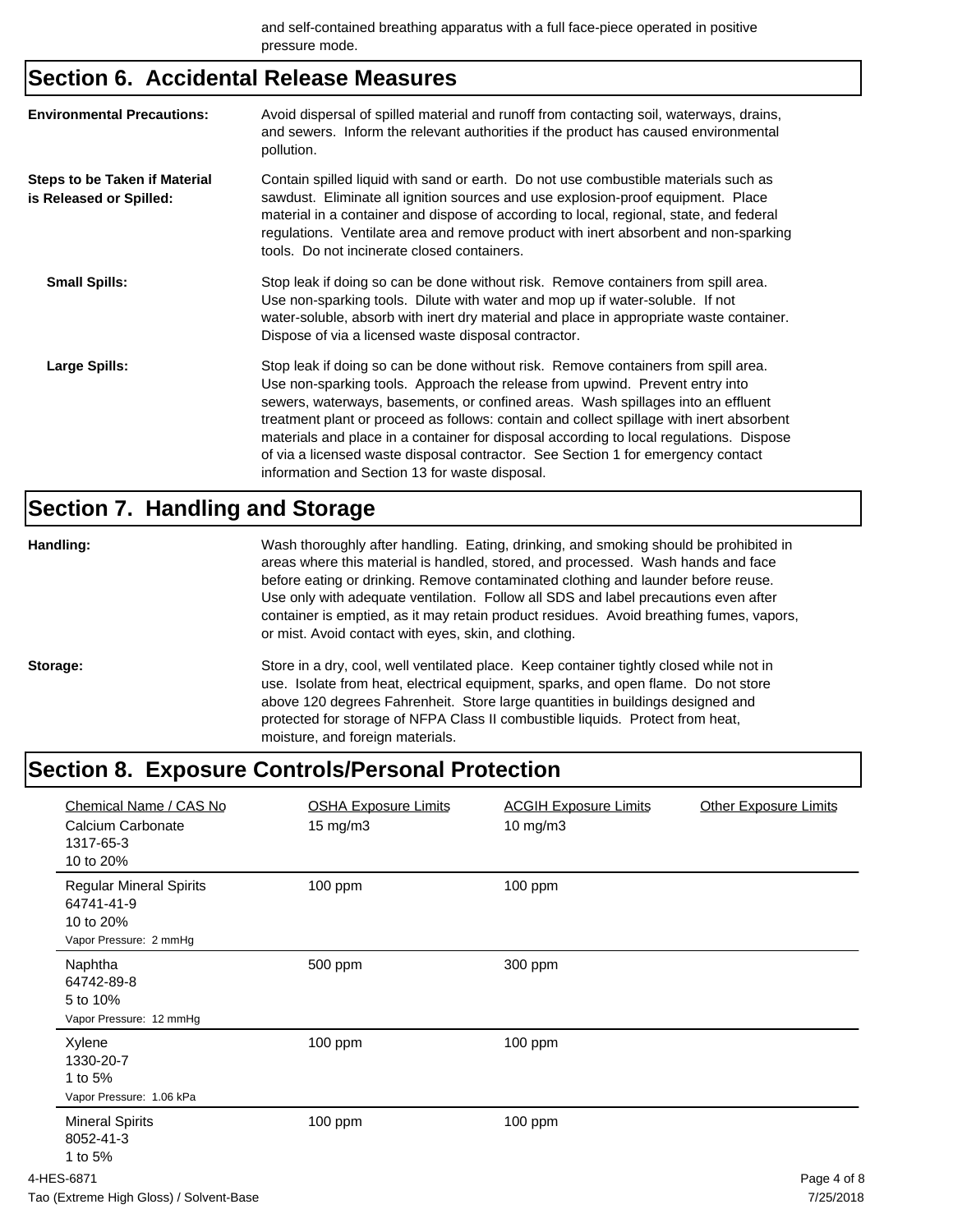| Vapor Pressure: 2 mmHg                                      |                                               |                                                                                                                                                                                                                                                                                                                                                                                                                                                                                                                                                                                                                                                                                                                                                                                               |
|-------------------------------------------------------------|-----------------------------------------------|-----------------------------------------------------------------------------------------------------------------------------------------------------------------------------------------------------------------------------------------------------------------------------------------------------------------------------------------------------------------------------------------------------------------------------------------------------------------------------------------------------------------------------------------------------------------------------------------------------------------------------------------------------------------------------------------------------------------------------------------------------------------------------------------------|
| Acetone<br>67-64-1<br>1 to 5%<br>Vapor Pressure: 30.796 kPA | 1,000 ppm                                     | 500 ppm                                                                                                                                                                                                                                                                                                                                                                                                                                                                                                                                                                                                                                                                                                                                                                                       |
| <b>Engineering Controls:</b>                                |                                               | Use process enclosures, local exhaust ventilation, or other engineering controls to<br>keep worker exposure to airborne contaminants below any recommended or statutory<br>limits. The engineering controls also need to keep gas, vapor, or dust concentrations<br>below any lower explosive limits. Use explosion-proof ventilation equipment.                                                                                                                                                                                                                                                                                                                                                                                                                                              |
| <b>Environmental Controls:</b>                              |                                               | Emissions from ventilation or work process equipment should be checked to ensure<br>they comply with the requirements of environmental protection legislation. In some<br>cases, fume scrubbers, filters, and other engineering modifications to the process<br>equipment may be required to reduce emissions to acceptable levels.                                                                                                                                                                                                                                                                                                                                                                                                                                                           |
| <b>Respiratory Protection:</b>                              | adequate protection.                          | Use a properly fitted, air-purifying or air-fed respirator complying with an approved<br>standard if a risk assessment indicates this is necessary. Respiratory protection<br>programs that meet OSHA 1910.134 and ANSI Z88.2 requirements must be followed<br>when workplace conditions warrant a respirator's use. A NIOSH/MSHA approved<br>respirator with an organic vapor cartridge may be permissible under circumstances<br>where airborne concentrations are expected to exceed exposure limits. Protection<br>provided by air purifying respirators is limited. Use a positive pressure, air supplied<br>respirator if there is any potential for an uncontrolled release, exposure levels are not<br>known, or in any circumstances where air purifying respirators may not provide |
| <b>Skin Protection:</b>                                     | used.                                         | Use impervious, chemical resistant gloves to prevent prolonged skin contact and<br>absorption of material through the skin. Nitrile or neoprene gloves may afford<br>adequate protection. Personal protective equipment for the body should be selected<br>based on the task being performed and the risks involved, and should be approved by<br>a specialist before handling this product. Where there is a risk of ignition from static<br>electricity, wear anti-static protective clothing. For best protection, the clothing should<br>include anti-static boots, gloves, and overalls. Appropriate footwear should always be                                                                                                                                                           |
| <b>Eye Protection:</b>                                      | times to protect against splashes of liquids. | Safety eyewear, such as splash goggles or a full face shield, should be worn at all                                                                                                                                                                                                                                                                                                                                                                                                                                                                                                                                                                                                                                                                                                           |
| <b>Hygienic Measures:</b>                                   |                                               | Wash thoroughly with soap and water before eating, drinking, or smoking. Remove<br>contaminated clothing immediately and launder before reuse.                                                                                                                                                                                                                                                                                                                                                                                                                                                                                                                                                                                                                                                |
|                                                             |                                               |                                                                                                                                                                                                                                                                                                                                                                                                                                                                                                                                                                                                                                                                                                                                                                                               |

### **Section 9. Physical and Chemical Properties** Physical State: Liquid

| Physical State.               | Liguid            |
|-------------------------------|-------------------|
| Odor:                         | Solvent odor      |
|                               |                   |
| Vapor Density                 | Heavier than air  |
| Vapor Density                 | 4.22              |
| Vapor Pressure                | 6 kPA             |
| <b>Evaporation Rate</b>       | Slower than ether |
| Boiling Range                 | 56 to 157 C       |
| Specific Gravity (SG)         | 1.096             |
| Material VOC (Lb / Gal)       | 2.62              |
| Material VOC $(g/L)$          | 314.31            |
| Coating VOC (Lb/Gal)          | 2.69              |
| Coating VOC (g/L)             | 321.75            |
| Flash Point:                  | 33 C (92 F)       |
| Autoignition:                 | Will not occur    |
| LEL:                          | $1.0 \%$          |
| UEL:                          | 12.8%             |
| <b>Partition Coefficient.</b> | Not available     |
| n-octanol/water:              |                   |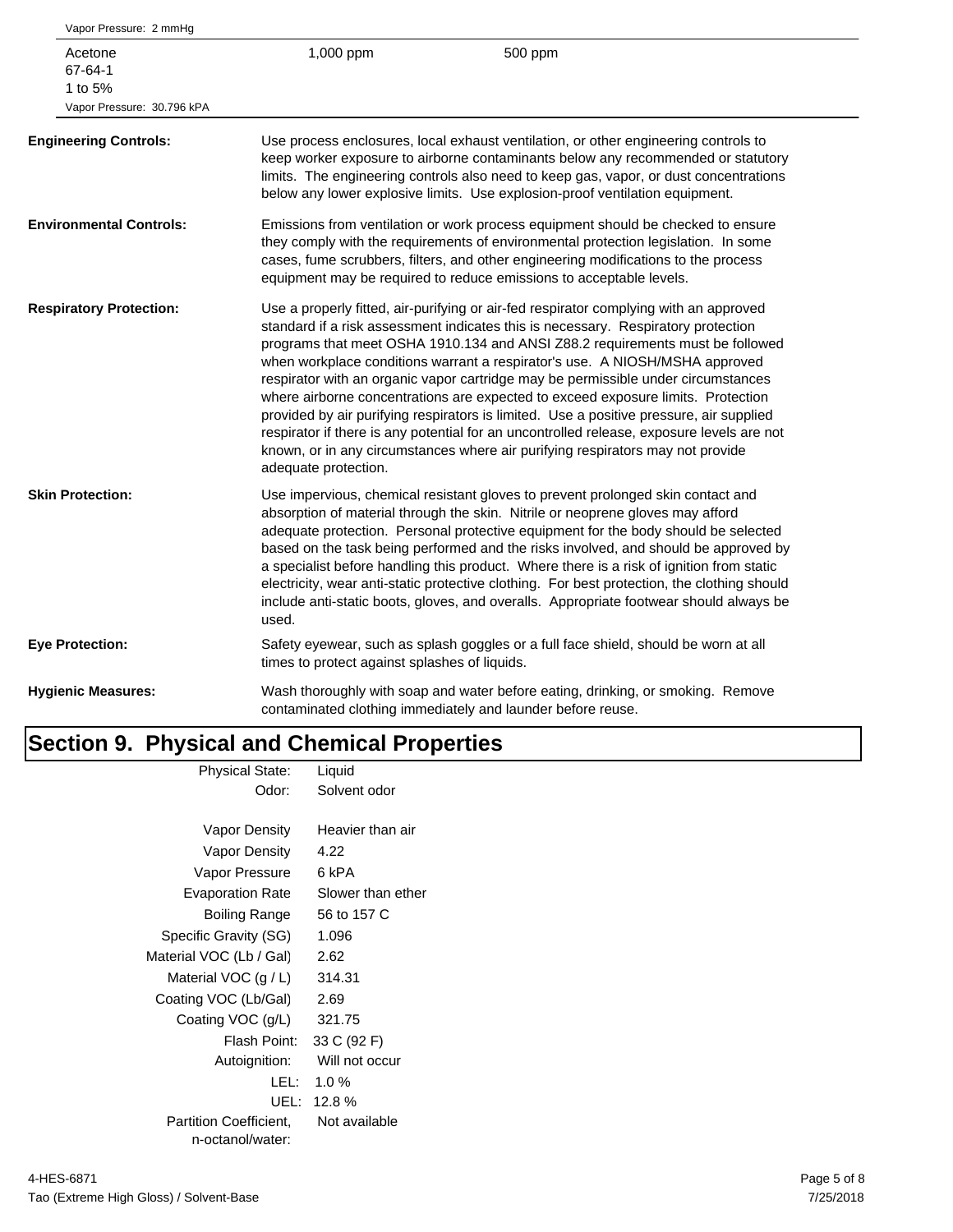# **Section 10. Stability and Reactivity**

| <b>Conditions to Avoid:</b><br>Incompatibility: | Avoid temperatures above 120 degrees Fahrenheit. Avoid all possible sources of<br>ignition. Do not pressurize, cut, weld, braze, drill, or expose containers to heat. Do not<br>allow vapor to accumulate in low or confined areas. Avoid contact with strong acid and<br>strong bases.<br>Incompatible with strong oxidizing agents. |
|-------------------------------------------------|---------------------------------------------------------------------------------------------------------------------------------------------------------------------------------------------------------------------------------------------------------------------------------------------------------------------------------------|
|                                                 |                                                                                                                                                                                                                                                                                                                                       |
| <b>Hazardous Decomposition:</b>                 | By open flame, carbon monoxide and carbon dioxide. When heated to decomposition,<br>product emits acrid smoke and irritating fumes. Contains solvents which may form<br>carbon monoxide, carbon dioxide, and formaldehyde.                                                                                                            |
| <b>Hazardous Polymerization:</b>                | Will not occur under normal conditions.                                                                                                                                                                                                                                                                                               |
| Stability:                                      | The product is stable.                                                                                                                                                                                                                                                                                                                |

# **Section 11. Toxicological Information**

| <u>Effects of Over-Exposure_</u> |                                                                                                                                                                                                                                                                                                                                                                                                                                                                                                                                                                                                                                                                                                                                                                                                                                                                                                                                                                                                                                                                                                                                                                                                                                                                                                                                                                                                                      |  |  |
|----------------------------------|----------------------------------------------------------------------------------------------------------------------------------------------------------------------------------------------------------------------------------------------------------------------------------------------------------------------------------------------------------------------------------------------------------------------------------------------------------------------------------------------------------------------------------------------------------------------------------------------------------------------------------------------------------------------------------------------------------------------------------------------------------------------------------------------------------------------------------------------------------------------------------------------------------------------------------------------------------------------------------------------------------------------------------------------------------------------------------------------------------------------------------------------------------------------------------------------------------------------------------------------------------------------------------------------------------------------------------------------------------------------------------------------------------------------|--|--|
| <b>Eve Contact:</b>              | Causes serious eye irritation.                                                                                                                                                                                                                                                                                                                                                                                                                                                                                                                                                                                                                                                                                                                                                                                                                                                                                                                                                                                                                                                                                                                                                                                                                                                                                                                                                                                       |  |  |
| <b>Skin Contact:</b>             | Prolonged or repeated skin contact may cause irritation. Allergic reactions are<br>possible.                                                                                                                                                                                                                                                                                                                                                                                                                                                                                                                                                                                                                                                                                                                                                                                                                                                                                                                                                                                                                                                                                                                                                                                                                                                                                                                         |  |  |
| Inhalation:                      | Harmful if inhaled. High gas, vapor, mist, or dust concentrations may be harmful if<br>inhaled. Avoid breathing fumes, spray, vapors, or mist. May cause headaches and<br>dizziness. High vapor concentrations are irritating to the eyes, nose, throat, and lungs.<br>Prolonged or excessive inhalation may cause respiratory tract irritation.                                                                                                                                                                                                                                                                                                                                                                                                                                                                                                                                                                                                                                                                                                                                                                                                                                                                                                                                                                                                                                                                     |  |  |
| Ingestion:                       | Harmful or fatal if swallowed. Aspiration hazard if swallowed; can enter lungs and<br>cause damage.                                                                                                                                                                                                                                                                                                                                                                                                                                                                                                                                                                                                                                                                                                                                                                                                                                                                                                                                                                                                                                                                                                                                                                                                                                                                                                                  |  |  |
| <b>Chronic Hazards:</b>          | High concentrations may lead to central nervous system effects (drowsiness,<br>dizziness, nausea, headaches, paralysis, burred vision) and damage. Reports have<br>associated repeated and prolonged occupational overexposure to solvents with<br>permanent brain and nervous system damage. Contains carbon black pigment.<br>Chronic inflammation, lung fibrosis, and lung tumors have been observed in<br>experimental tests involving rats exposed to excessive concentrations of carbon black<br>and several insoluble dust particles for long periods of time. Tumors have not been<br>observed in other species under similar circumstances. Epidemiological studies of<br>North American workers show no evidence of clinically significant negative health<br>effects from occupational exposure to carbon black. Carbon black is listed as a Group<br>2B - Possibly Carcinogenic to Humans, by IARC and is proposed to be listed as A4 -<br>Not Classified as a Human Carcinogen by the American Conference of Governmental<br>Industrial Hygienists. Significant exposure is unlikely during typical application of this<br>product by roller or brush. Risk of overexposure depends on the duration and level of<br>exposure to dust from such processes as repeated sanding of dried surfaces, or<br>inhalation of spray mist, and the actual concentration of carbon black in the product<br>formula. |  |  |
|                                  | Product contains titanium dioxide, which is listed as a Group 2B - Possibly<br>Carcinogenic to Humans by IARC. No significant exposure to titanium dioxide is<br>anticipated while using this product, in which titanium dioxide is bound to other<br>materials including resin and other pigments, during brush or rolling application.<br>Overexposure risks depend on duration and level of exposure to dust, such as from<br>repeated sanding of this product's dried film, or inhalation of spray mist, and the actual<br>concentration of titanium dioxide in the product formula. For additional information,<br>refer to IARC Monograph, Volume 93, 2010.                                                                                                                                                                                                                                                                                                                                                                                                                                                                                                                                                                                                                                                                                                                                                    |  |  |
| <b>Primary Routes of Entry:</b>  | Eye contact, ingestion, inhalation, absorption through the skin, skin contact.                                                                                                                                                                                                                                                                                                                                                                                                                                                                                                                                                                                                                                                                                                                                                                                                                                                                                                                                                                                                                                                                                                                                                                                                                                                                                                                                       |  |  |
| <b>Acute Toxicity Values:</b>    | Acute effects of this product have not been tested. Available data on individual<br>components, if any, will be listed below.                                                                                                                                                                                                                                                                                                                                                                                                                                                                                                                                                                                                                                                                                                                                                                                                                                                                                                                                                                                                                                                                                                                                                                                                                                                                                        |  |  |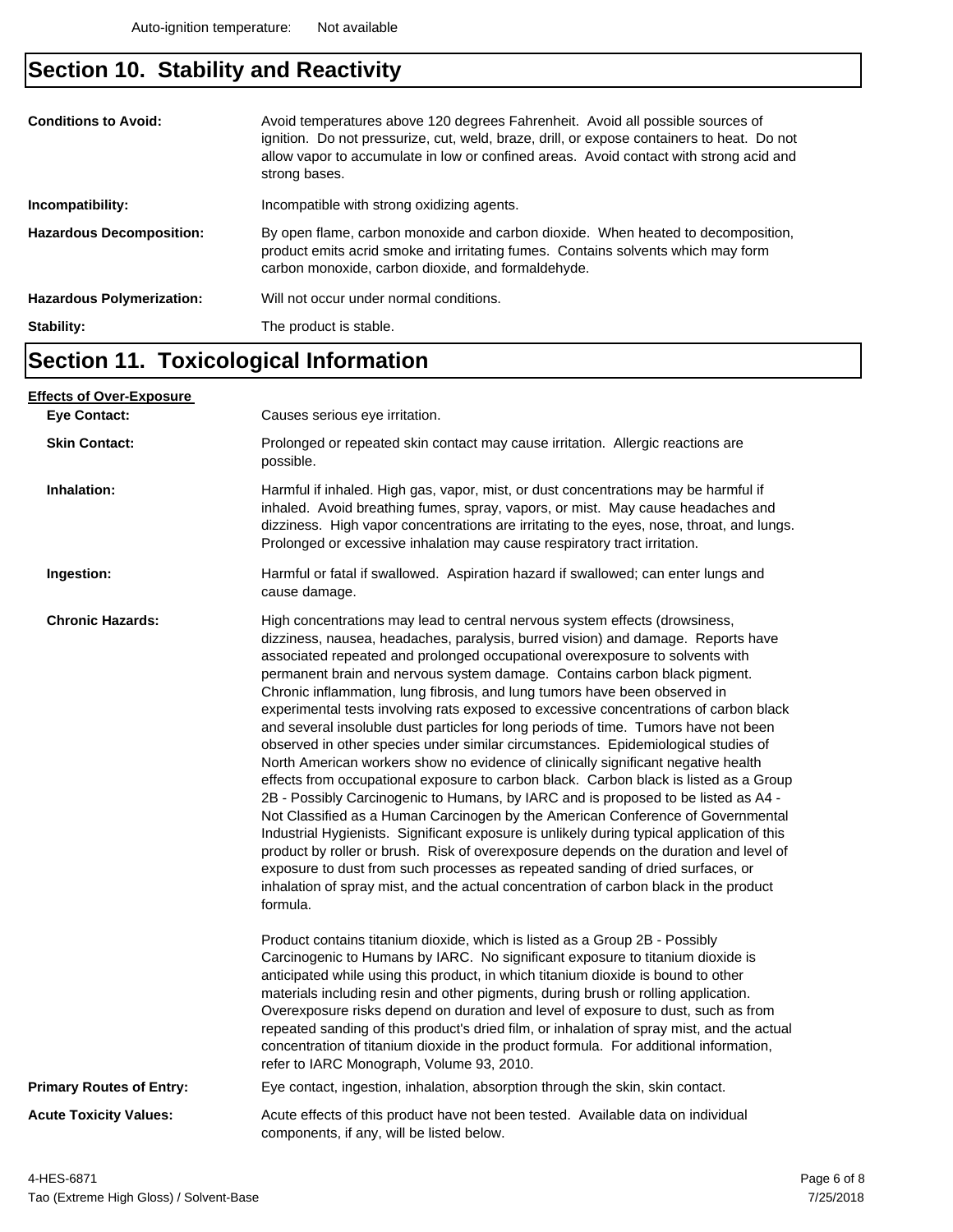**Ecological Information:** Product is a mixture of listed components.

### **Section 13. Disposal Information**

**Disposal Considerations:** The generation of waste should be avoided or minimized wherever possible. Disposal of this product, solutions, and any by-products should at all times comply with relevant environmental protection regulations and waste disposal regulations, in addition to any local or regional restrictions which may be in effect. Surplus and non-recyclable products should be disposed of via a licensed waste disposal contractor. Waste should not be disposed of untreated to the sewer unless fully compliant with the requirements of all authorities with jurisdiction. Waste packaging should be recycled whenever possible. Incineration or landfill should only be considered when recycling is not feasible. Take care when handling empty containers as they may retain some residual product. Vapor from residue may create a flammable or explosive atmosphere within the used container. Do not expose empty containers to heat or sparks, and do not weld, cut, or grind used containers unless they have been thoroughly cleaned. Avoid contact of spilled material with soil, waterways, drains, and sewer systems.

### **Section 14. Transport Information**

|                          | Domestic (US DOT) | <b>International (IMDG)</b> | Air (IATA) | Canada (TDG) |
|--------------------------|-------------------|-----------------------------|------------|--------------|
| <b>UN Number:</b>        | 1263              | 1263                        | 1263       | 1263         |
| <b>UN Shipping Name:</b> | Paint             | Paint                       | Paint      | Paint        |
| <b>Hazard Class:</b>     | 3                 | 3                           | 3          | 3            |
| <b>Packing Group:</b>    | $\mathsf{I}$      | Ш                           | Ш          | Ш            |
| <b>Limited Quantity:</b> | Yes               | Yes                         | Yes        | Yes          |
|                          |                   |                             |            |              |

**Special Considerations:** The presence of a shipping description for a particular mode of transport does not indicate that the product is packaged suitably for that mode of transport. All packaging should be reviewed for suitability prior to shipment, so that compliance with applicable regulations can be ensured. Compliance with all applicable regulations is the sole responsibility of the person offering the product for transport. Persons loading and unloading dangerous goods should be trained in all the risks associated with the substances at hand, and on all actions to be taken in case of an emergency situation.

## **Section 15. Regulatory Information**

| <b>U.S. Federal Regulations</b><br><b>CERCLA - SARA Hazard</b><br>Category: | This product has been reviewed according to the EPA hazard categories promulgated by<br>Sections 311 and 312 of the Superfund Amendment and Reauthorization Act of 1986,<br>known as SARA Title III, and is considered to meet the following categories under<br>applicable conditions: |  |  |  |
|-----------------------------------------------------------------------------|-----------------------------------------------------------------------------------------------------------------------------------------------------------------------------------------------------------------------------------------------------------------------------------------|--|--|--|
| <b>SARA Section 313:</b>                                                    | Fire Hazard, Acute Health Hazard, Chronic Health Hazard<br>This product contains the following substances subject to the reporting requirements of<br>Section 313 of Title III of the Superfund Amendment and Reauthorization Act of 1986 as<br>well as 40 CFR Section 372:             |  |  |  |
| <b>Toxic Substances Control</b><br>Act:                                     | 1330-20-7<br>Xylene 1.0 - 5%<br>This product contains the following chemical substances subject to the reporting<br>requirements of TSCA 12(B) if exported from the United States:                                                                                                      |  |  |  |